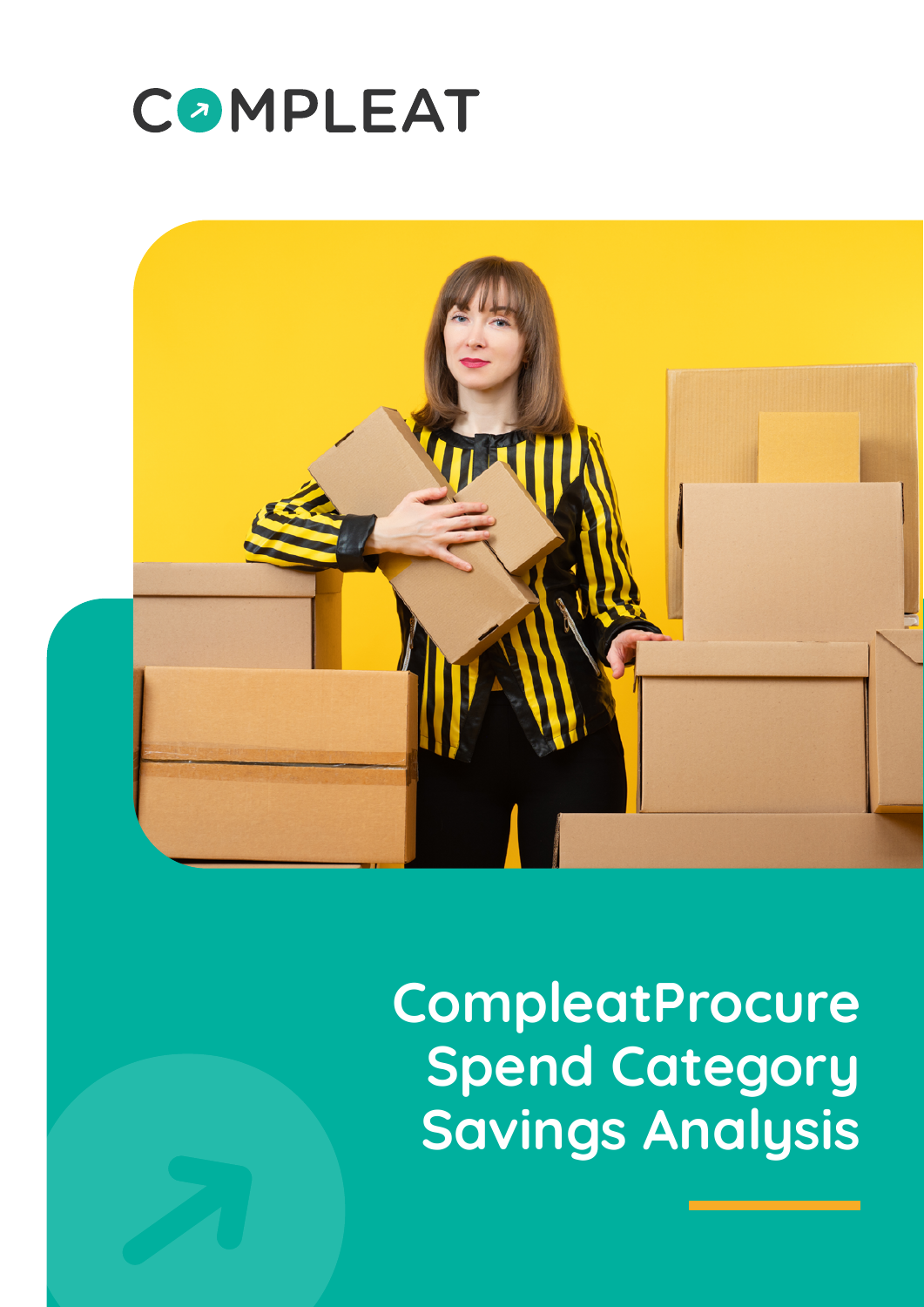#### **Contents**

| Real analysis, real savings                      |         |
|--------------------------------------------------|---------|
| <b>CompleatProcure Category Savings Analysis</b> | $3 - 6$ |

## **Empowering businesses to achieve the extraordinary.**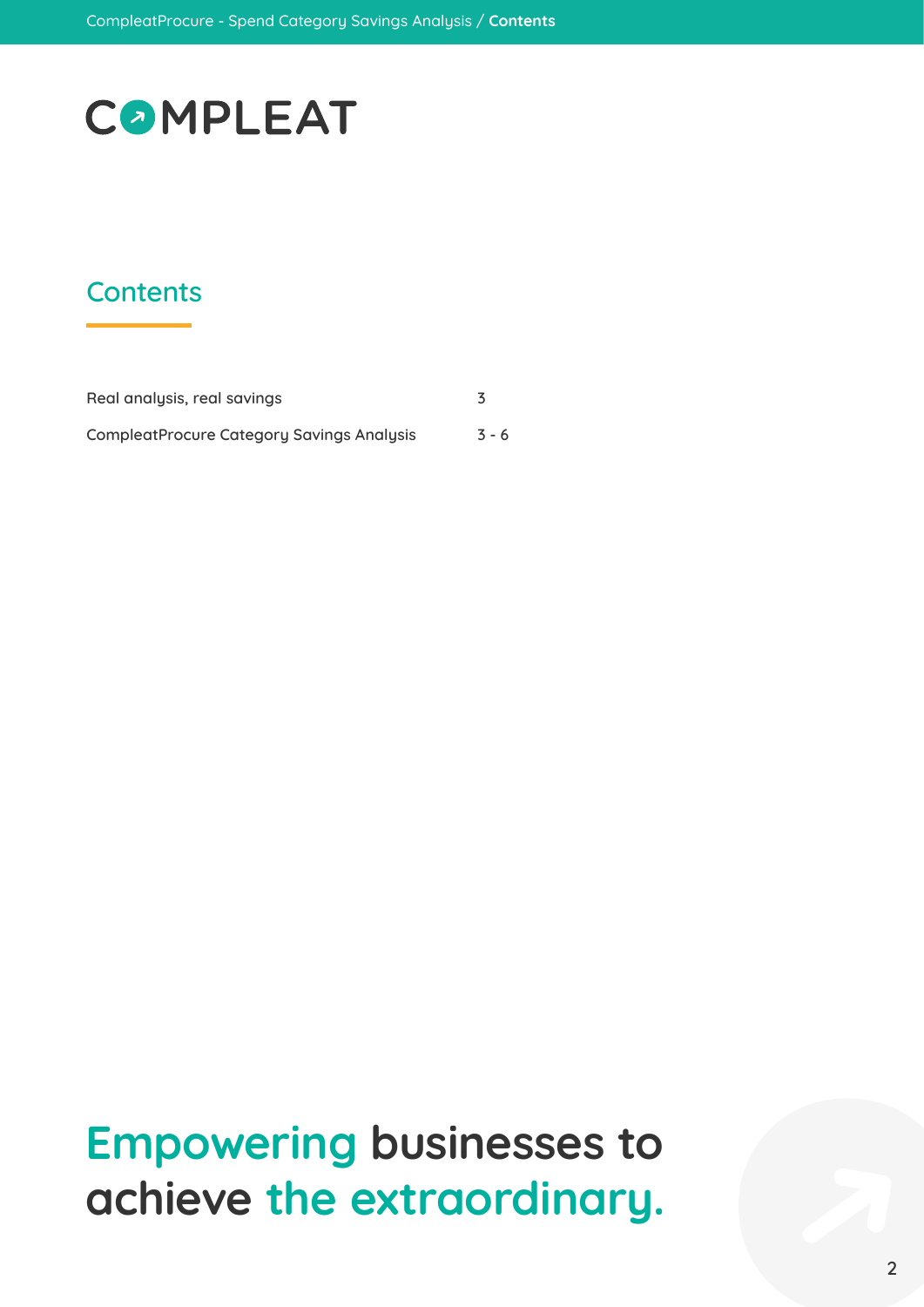#### **Real analysis, real savings.**

**A picture is worth a thousand words, but what about a detailed table of cost savings? A million? A billion? You can't wait to dive headfirst into the analysis below, can you? In fact, I bet you skipped this section entirely and went straight for the numbers!** 

**We compiled this data to provide a guide on the potential savings that can be achieved by most organisations through improved purchasing processes, delivered through CompleatProcure applications & services.** 

**The report is based on the average savings that have been achieved for organisations over the past 10 years. However, the actual savings potential for any organisation will also be dependent on their geographic location, current level of spend within each category, & whether a spend optimization exercise has been undertaken in the recent past.** 

**Our CompleatProcure spend data extraction, applications, & services enable organisations to engage with Compleat & undertake a spend review to quantify the potential savings available to their organisation through improved purchasing & procurement.** 

#### **CompleatProcure Category Savings Analysis**

| Category<br>ID | <b>Name</b>                           | Sub Sector / Category          | % Saving<br>Average | <b>Total</b><br><b>Sector</b><br><b>Saving %</b> |
|----------------|---------------------------------------|--------------------------------|---------------------|--------------------------------------------------|
| 1              | Advertising, Media & Marketing        | Newspapers / Publishers        | 45.86%              | 25.30%                                           |
|                |                                       | <b>Advertising &amp; Media</b> | 4.74%               |                                                  |
| $\overline{2}$ | <b>Construction &amp; Engineering</b> | <b>Engineering (Light)</b>     | 6.85%               | 11.10%                                           |
|                |                                       | Engineering (Heavy)            | 7.78%               |                                                  |
|                |                                       | Manufacture                    | 10.23%              |                                                  |
|                |                                       | <b>Architects</b>              | 26.32%              |                                                  |
|                |                                       | <b>Builders</b>                | 0.26%               |                                                  |
|                |                                       | Construction                   | 15.13%              |                                                  |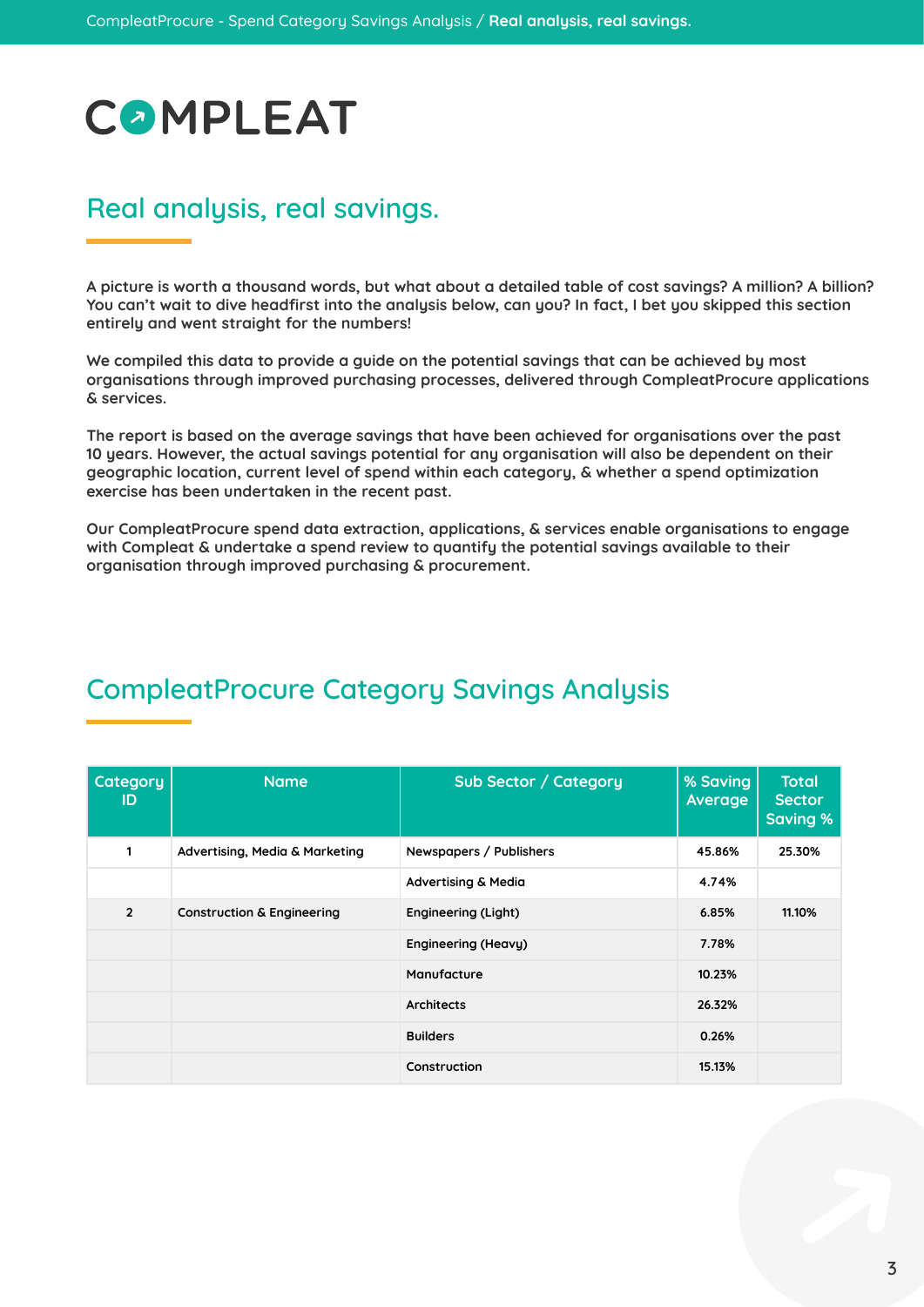| Category<br>ID | <b>Name</b>                                   | Sub Sector / Category                             | % Saving<br>Average | <b>Total</b><br><b>Sector</b><br><b>Saving %</b> |
|----------------|-----------------------------------------------|---------------------------------------------------|---------------------|--------------------------------------------------|
| 3              | <b>Energy &amp; Utilities</b>                 | Electricity                                       | 5.81%               | 10.30%                                           |
|                |                                               | Gas                                               | 14.53%              |                                                  |
|                |                                               | Fuel                                              | 3.68%               |                                                  |
|                |                                               | Water                                             | 18.97%              |                                                  |
|                |                                               | Renewables                                        | 22.00%              |                                                  |
|                |                                               | <b>Energy Compliance</b>                          | 5.10%               |                                                  |
|                |                                               | <b>LPG</b>                                        | 2.00%               |                                                  |
| 5              | <b>Facilities</b>                             | <b>Facilities Management</b>                      | 17.00%              | 11.63%                                           |
|                |                                               | <b>Security Services</b>                          | 5.10%               |                                                  |
|                |                                               | <b>Premises</b>                                   | 5.15%               |                                                  |
|                |                                               | <b>Contract Cleaning</b>                          | 5.92%               |                                                  |
|                |                                               | <b>Cleaning &amp; Janitorial Supplies</b>         | 25.22%              |                                                  |
|                |                                               | <b>Pest Control</b>                               | 5.10%               |                                                  |
|                |                                               | <b>Health &amp; Safety</b>                        | 17.00%              |                                                  |
|                |                                               | Workwear, Uniform, and PPE                        | 19.36%              |                                                  |
|                |                                               | <b>Archive Storage</b>                            | 11.07%              |                                                  |
|                |                                               | Maintenance, Repair, and Operations               | 5.34%               |                                                  |
| 6              | Fleet                                         | Fleet - Vehicle Leasing / Hire                    | 1.20%               | 3.18%                                            |
|                |                                               | <b>Fuel Cards</b>                                 | 2.20%               |                                                  |
|                |                                               | Vehicle Dealerships & Auto Repairs                | 6.14%               |                                                  |
| $\overline{7}$ | ICT                                           | <b>Wireless Mobile Communications</b>             | 35.43%              | 27.68%                                           |
|                |                                               | <b>Fixed Line Communications</b>                  | 35.73%              |                                                  |
|                |                                               | <b>Data Networking Infrastructures</b>            | 44.81%              |                                                  |
|                |                                               | <b>Communications Equipment &amp; Maintenance</b> | 40.01%              |                                                  |
|                |                                               | <b>IT Consumables</b>                             | 5.10%               |                                                  |
|                |                                               | IT Software & Licensing                           | 14.80%              |                                                  |
|                |                                               | IT Support & Consultancy                          | 17.90%              |                                                  |
| 8              | <b>Industrial Services</b>                    | Equipment, Maintenance & Repair                   | 10.82%              | 10.82%                                           |
| 9              | Training,<br>Learning, Development & Research |                                                   | 0.00%               | 0.00%                                            |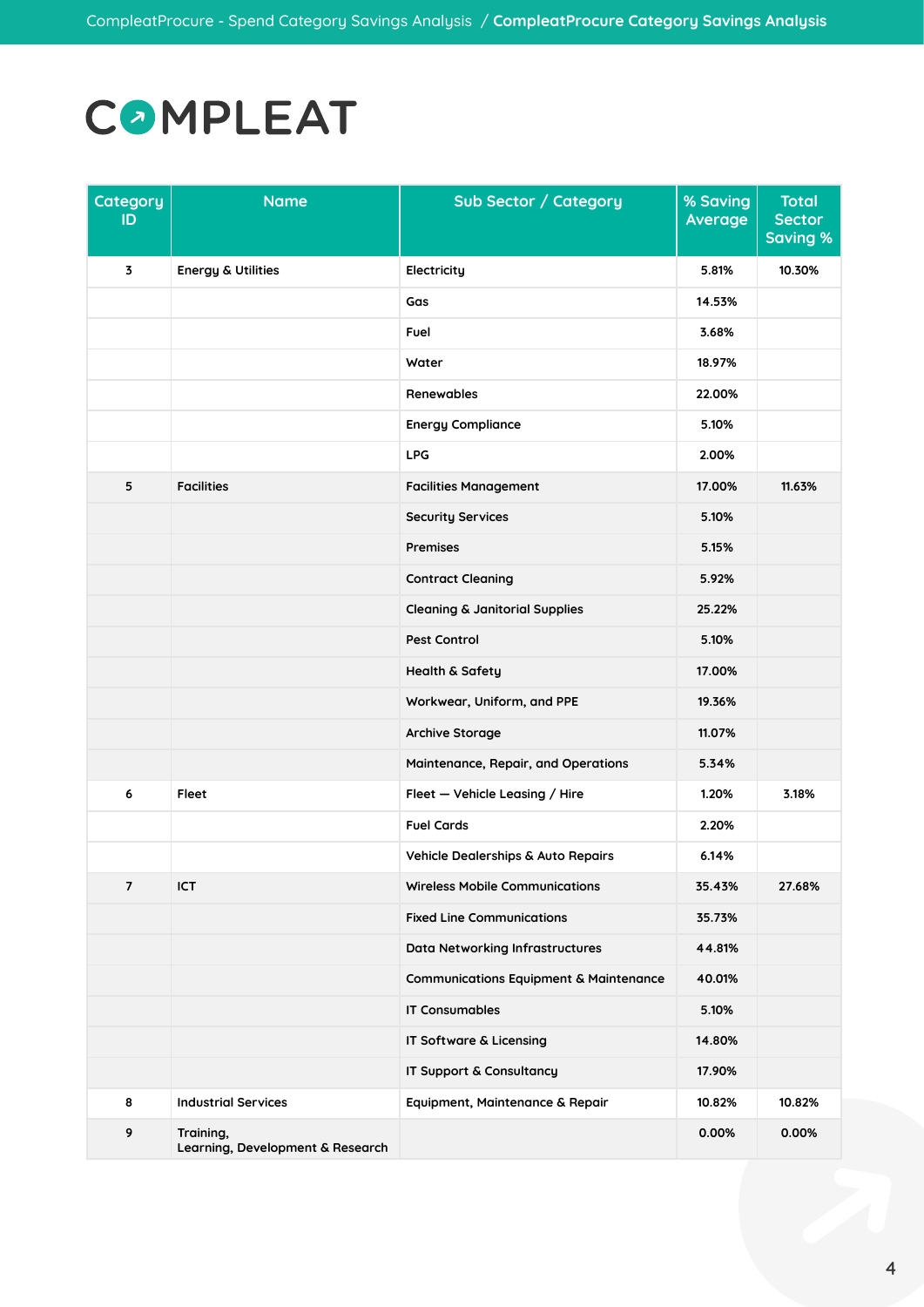| Category<br>ID  | <b>Name</b>                                | Sub Sector / Category                      | % Saving<br>Average | <b>Total</b><br><b>Sector</b><br><b>Saving %</b> |
|-----------------|--------------------------------------------|--------------------------------------------|---------------------|--------------------------------------------------|
| 10              | Logistics, Transport & Couriers            | Couriers (UK & International Distribution) | 18.71%              | 11.31%                                           |
|                 |                                            | Wholesale / Storage & Distribution         | 6.06%               |                                                  |
|                 |                                            | Freight & Warehousing (UK & International) | 4.48%               |                                                  |
|                 |                                            | Packaging (All Types)                      | 15.99%              |                                                  |
| 12 <sup>2</sup> | Medical - Human & Animal                   | <b>Medical Devices</b>                     | 0.00%               | 4.32%                                            |
|                 |                                            | <b>Medical Consumables</b>                 | 4.32%               |                                                  |
| 13              | <b>Office Solutions</b>                    | <b>Office Supplies &amp; Stationery</b>    | 26.10%              | 24.56%                                           |
|                 |                                            | Postage & DX                               | 35.24%              |                                                  |
|                 |                                            | Franking & Postroom                        | 22.34%              |                                                  |
|                 |                                            | Furniture                                  | 14.56%              |                                                  |
| 15              | Staff / Human Resources                    | Staff / Human Resources                    | 28.40%              | 28.91%                                           |
|                 |                                            | Recruitment                                | 29.42%              |                                                  |
| 16              | <b>Print and Print Management</b>          | Photocopiers & Print Solutions             | 30.52%              | 27.42%                                           |
|                 |                                            | Print - Commercial & Marketing             | 37.49%              |                                                  |
|                 |                                            | Printed gifts / merchandise / GNFR         | 14.26%              |                                                  |
| 17              | <b>Professional Services (Consultancy)</b> |                                            | 23.56%              | 23.56%                                           |
| 18              | Professional Services (Other)              | Insurances                                 | 3.20%               | 14.66%                                           |
|                 |                                            | Solicitors / Barristers                    | 15.74%              |                                                  |
|                 |                                            | <b>Estate Agents</b>                       | 25.05%              |                                                  |
| 20              | <b>Social Care</b>                         |                                            |                     |                                                  |
| 21              | Travel                                     | Travel                                     | 0.22%               | 0.22%                                            |
| 22              | <b>Waste Management</b>                    | Waste & Waste Management Systems           | 36.66%              | 12.37%                                           |
|                 |                                            | <b>Confidential Waste &amp; Shredding</b>  | 0.91%               |                                                  |
|                 |                                            | Hazardous & Clinical Waste Management      |                     |                                                  |
|                 |                                            | Waste Water & Sewerage                     | 11.92%              |                                                  |
| 23              | Housing                                    |                                            |                     |                                                  |
| 24              | Rental                                     |                                            |                     |                                                  |
| 25              | Unclassified / Other                       | Leisure & Recreation                       | 9.35%               | 9.35%                                            |
| 26              | Horticultural                              |                                            |                     |                                                  |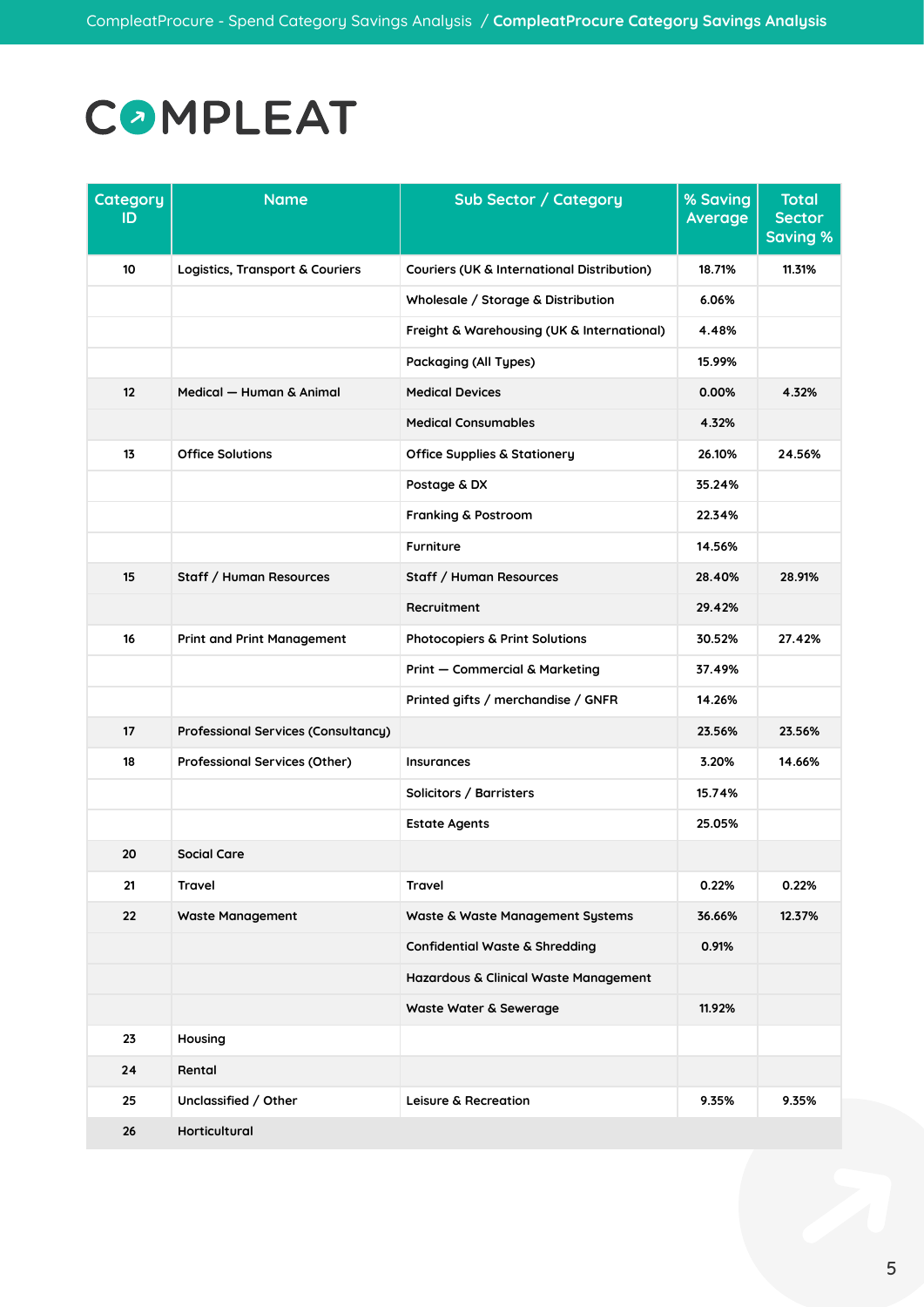| Category<br>ID | <b>Name</b>                       | Sub Sector / Category                 | % Saving<br>Average | <b>Total</b><br><b>Sector</b><br><b>Saving %</b> |
|----------------|-----------------------------------|---------------------------------------|---------------------|--------------------------------------------------|
| 27             | Charity                           |                                       | 11.21%              |                                                  |
| 28             | Finance                           | <b>Merchant Cards</b>                 | 14.89%              | 8.83%                                            |
|                |                                   | <b>Invoice Finance</b>                |                     |                                                  |
|                |                                   | <b>Bank Charges</b>                   |                     |                                                  |
|                |                                   | Foreign Exchange                      |                     |                                                  |
|                |                                   | <b>Making Tax Digital</b>             |                     |                                                  |
|                |                                   | <b>Credit Insurance</b>               |                     |                                                  |
|                |                                   | <b>Cash &amp; Security Handling</b>   |                     |                                                  |
|                |                                   | Funding / Financial                   | 1.20%               |                                                  |
|                |                                   | <b>Accountancy Fees &amp; Systems</b> |                     |                                                  |
|                |                                   | <b>Financial Services</b>             | 10.40%              |                                                  |
| 28             | <b>Hospitality &amp; Catering</b> | Catering                              | 17.21%              | 8.17%                                            |
|                |                                   | Drinks & Vending                      | 12.23%              |                                                  |
|                |                                   | Kitchen                               |                     |                                                  |
|                |                                   | Food Manufacture / Caterers           | 3.25%               |                                                  |

#### **See it in action.**

**Watch our Spend Analysis overview video today to learn more about how we collected this information, and how we can provide you with even more insights to help you save more on what you already buy.**

**Watch the video**